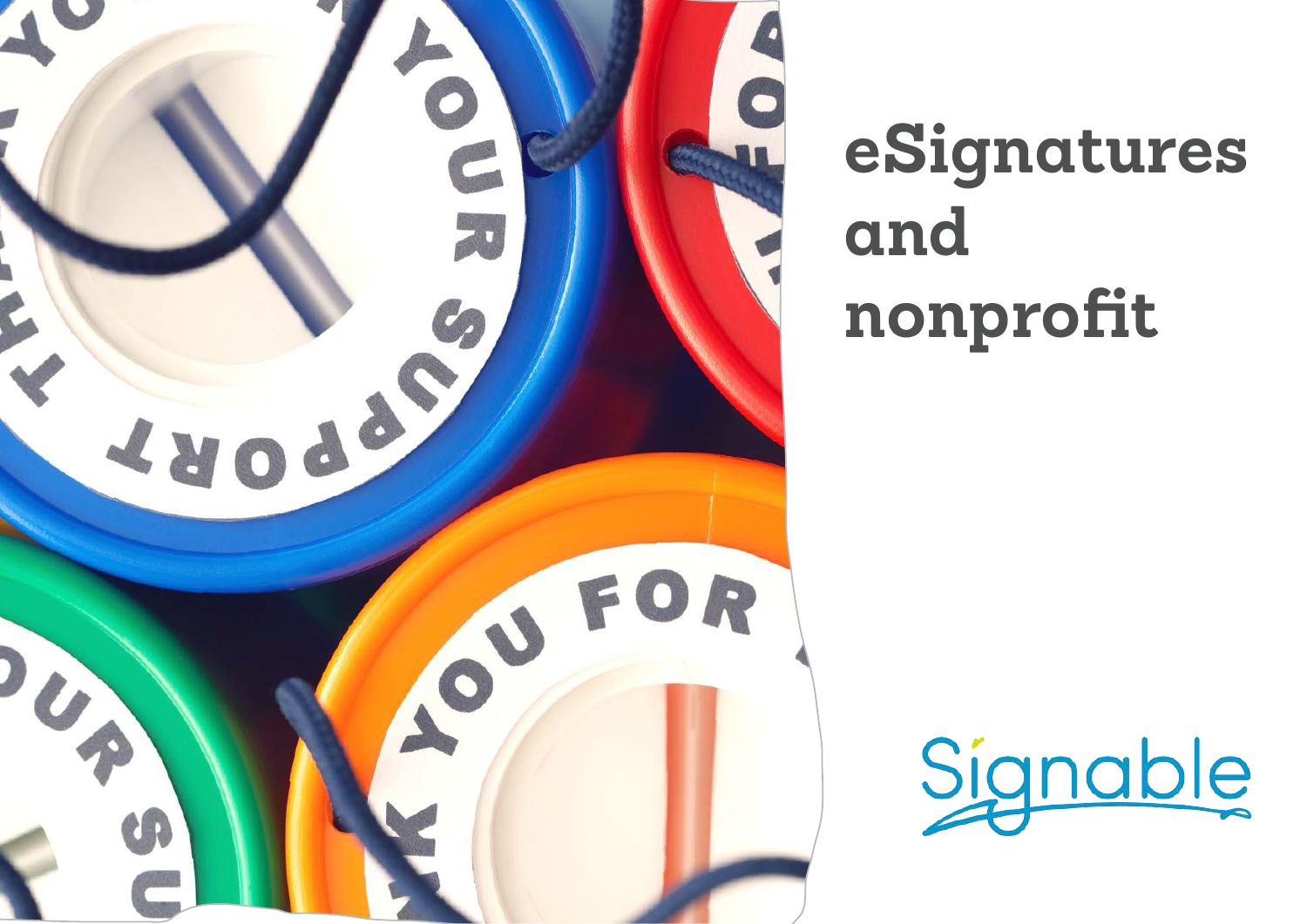

## **Why nonprofits needs eSigning...**

Working in the nonprofit sector is a demanding role to take on. It involves working hard, managing teams of volunteers, a lot of organisation, keeping a distributed team connected and all the while; keeping costs down.

At least eSignatures can help simplify one thing...

Here's how our nonprofit customers are already using eSignatures...

With eSignatures you can have these forms finished in minutes:

- Membership forms
- Volunteer training forms
- Supplier approval forms
- Media release forms

Want to read what happens when an eSignature is used in court? **[Click here](https://www.signable.co.uk/blog/can-electronic-signatures-be-used-in-court)**.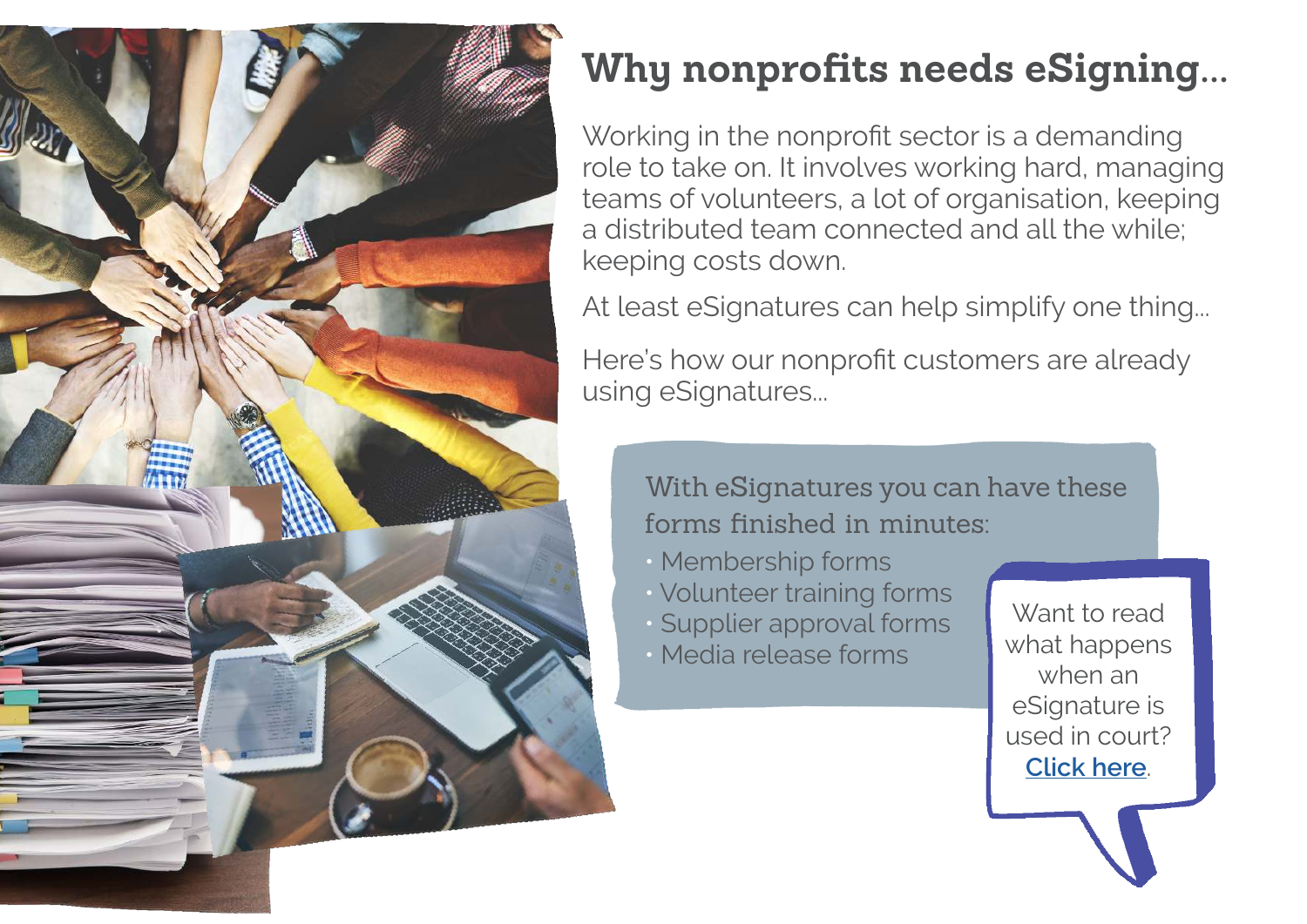## **So, how do eSignatures help?**

• Cut down your turnaround time eSignatures reduce turnaround time hugely - around 80% quicker on average. Meaning any operational documents that need signing off can be completed and returned the same day. Allowing you to spend less time on the admin side of things and focus more on your campaigns.



• Save costs with paperless processes! You'll increase your efficiency and organise your forms, all while

reducing paper consumption in your business. This in turn reduces costs concerning printing and postage, whilst keeping all your work searchable. Which helps save time that's spent on admin based processes. Win win.



#### • Connect a distributed team

Touching base with your team is important,

especially when scattered across the country. By using eSignatures to manage your documents, projects and sign offs can be sent digitally and finalised instantly. Every action is traced and shown in your library, so no matter



where your team is based, they can send and review documents!

#### • Keep work mobile

By storing all of your documents within your Signable account, your team is open to accessing files and information when out-of-office. wherever you are, at Signable any time of day. It also Your documents means staff are able to access and send files wherever they are, too.